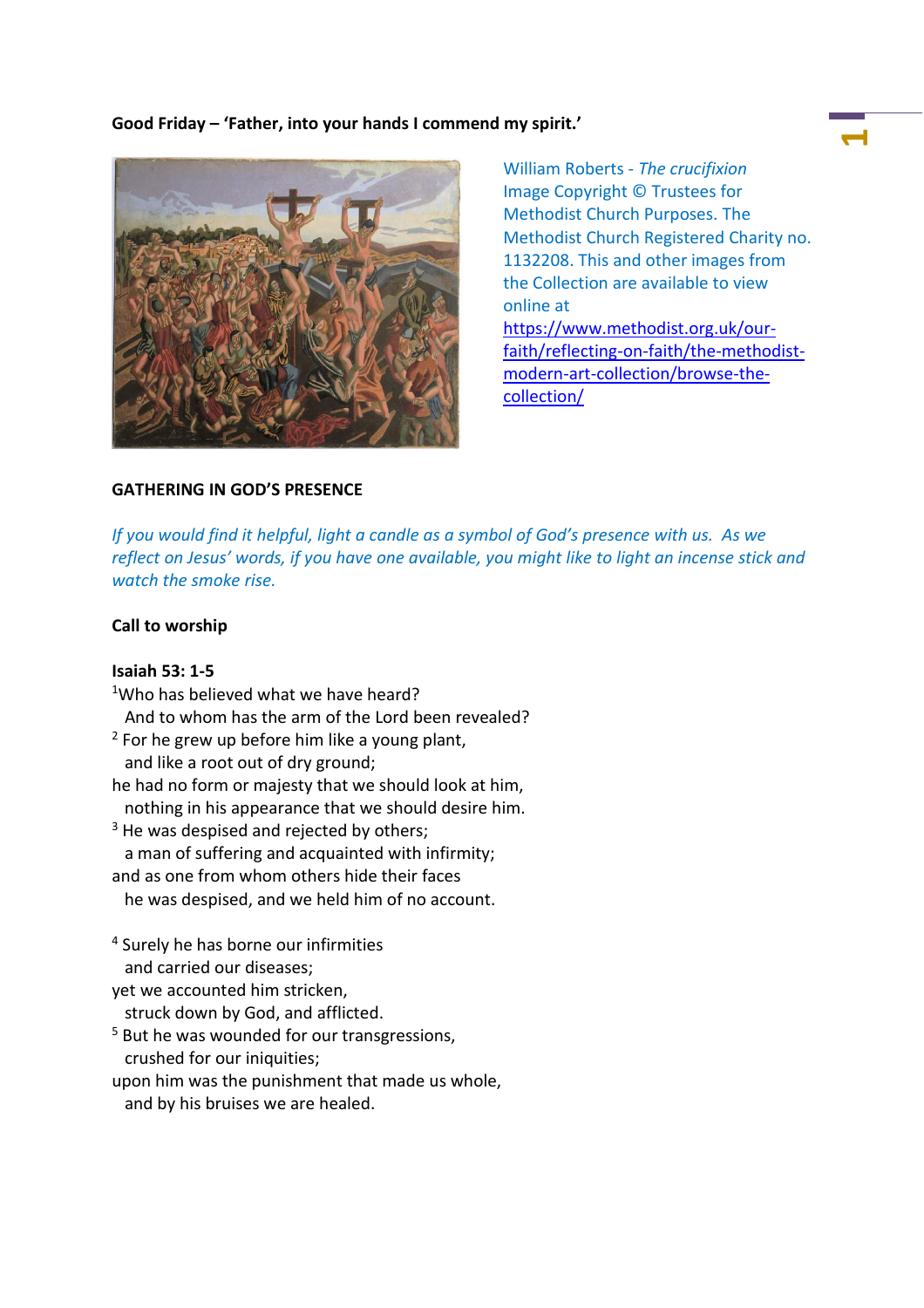#### **Suggested hymn: [Come and see, come and see](https://www.methodist.org.uk/our-faith/worship/singing-the-faith-plus/hymns/come-and-see-come-and-see-stf-270/) (StF 270) (11/20)**

- 1 Come and see, come and see, come and see the King of love; see the purple robe and crown of thorns he wears. Soldiers mock, rulers sneer as he lifts the cruel cross; lone and friendless now, he climbs towards the hill. *We worship at your feet, where wrath and mercy meet, and a guilty world is washed by love's pure stream. For us he was made sin - oh, help me take it in. Deep wounds of love cry out 'Father, forgive.' I worship, I worship the Lamb who was slain.*
- 2 Come and weep, come and mourn for your sin that pierced him there; so much deeper than the wounds of thorn and nail. All our pride, all our greed, all our fallenness and shame; and the Lord has laid the punishment on him.
- 3 Man of heaven, born to earth to restore us to your heaven. Here we bow in awe beneath your searching eyes. From your tears comes our joy, from your death our life shall spring; by your resurrection power we shall rise.

*Graham Kendrick (b. 1950) Words and Music: © 1989, Graham Kendrick / Make Way Music Ltd, PO Box 320, Tunbridge Wells, Kent. TN2 9DE UK. <www.grahamkendrick.co.uk> Used by permission.*

#### **Opening Prayer**

Saviour of the world, What have you done to deserve this? And what have we done to deserve you?

Strung up between criminals, cursed and spat upon, you wait for death, and look for us,

**2**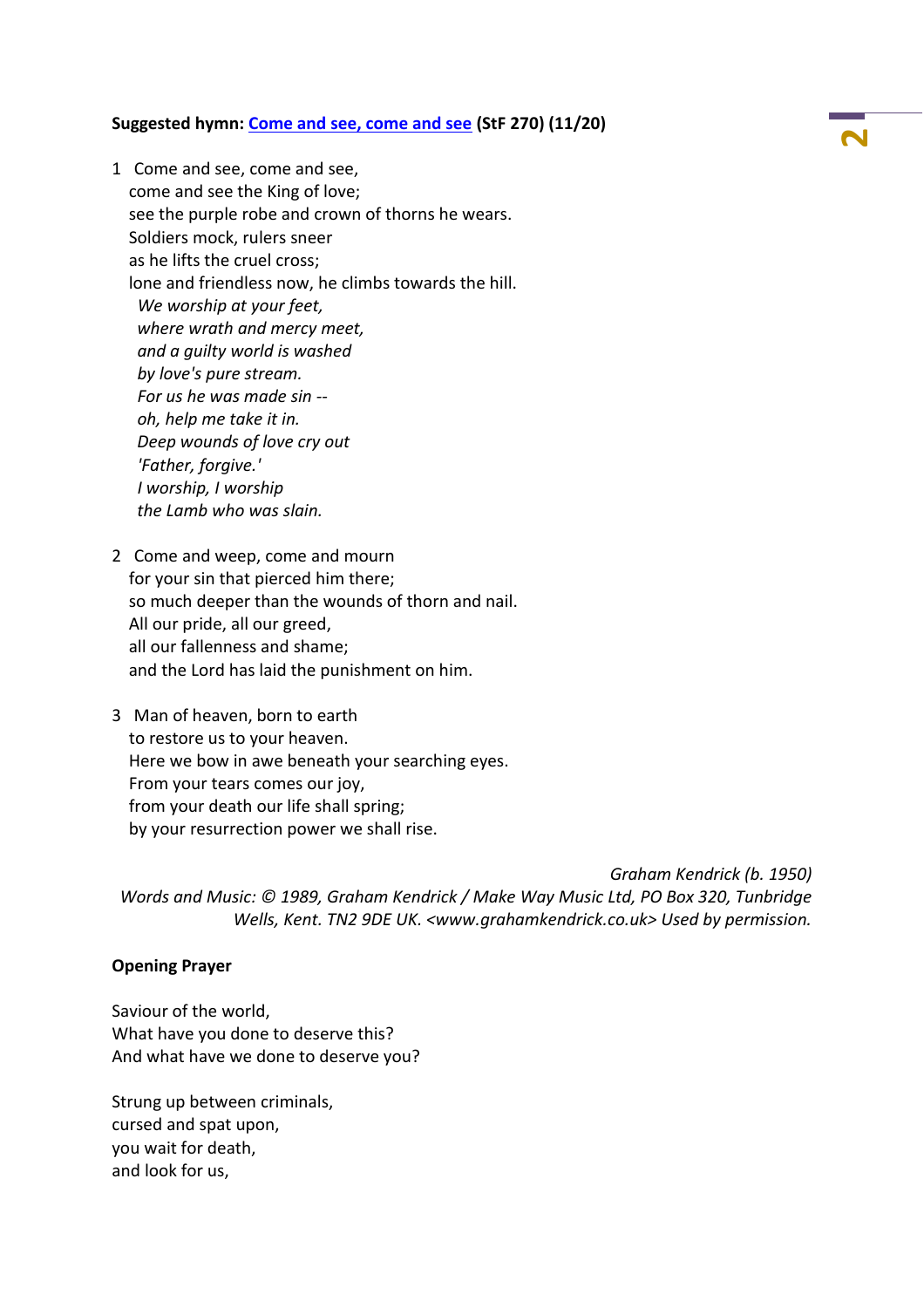for us whose sin has crucified you.

To the mystery of undeserved suffering, you bring the deeper mystery of unmerited love.

Forgive us for not knowing what we have done; open our eyes to what we are doing now, as, through wood and nails, you disempower our depravity and transform us by your grace. Amen.**\***

## **WE LISTEN FOR GOD'S WORD**

# **Luke 23: 44-49**

## **The Death of Jesus**

<sup>44</sup>It was now about noon, and darkness came over the whole land until three in the afternoon, <sup>45</sup>while the sun's light failed; and the curtain of the temple was torn in two. <sup>46</sup>Then Jesus, crying with a loud voice, said, **'Father, into your hands I commend my**  spirit.' Having said this, he breathed his last.<sup>47</sup>When the centurion saw what had taken place, he praised God and said, 'Certainly this man was innocent.' <sup>48</sup>And when all the crowds who had gathered there for this spectacle saw what had taken place, they returned home, beating their breasts. <sup>49</sup>But all his acquaintances, including the women who had followed him from Galilee, stood at a distance, watching these things.

## **A Time of Reflection**

Picture the scene of Calvary. Where are you in relation to the cross? Why do you picture yourself in that place? What do you want to say to Jesus right now? What does Jesus want to say to you?

*As you picture the scene you might like to listen to the following piece of music: 'God So Loved the World' from 'The Crucifixion' by John Stainer.*  <https://www.youtube.com/watch?v=X5Akz6J8Rw0>

## **A Time of Prayer**

*'Into your hands I commend my spirit.'*

Go, silent friend, your life has found its ending. To dust returns your weary, mortal frame. God, who before birth, called you into being, now calls you back, his accent still the same.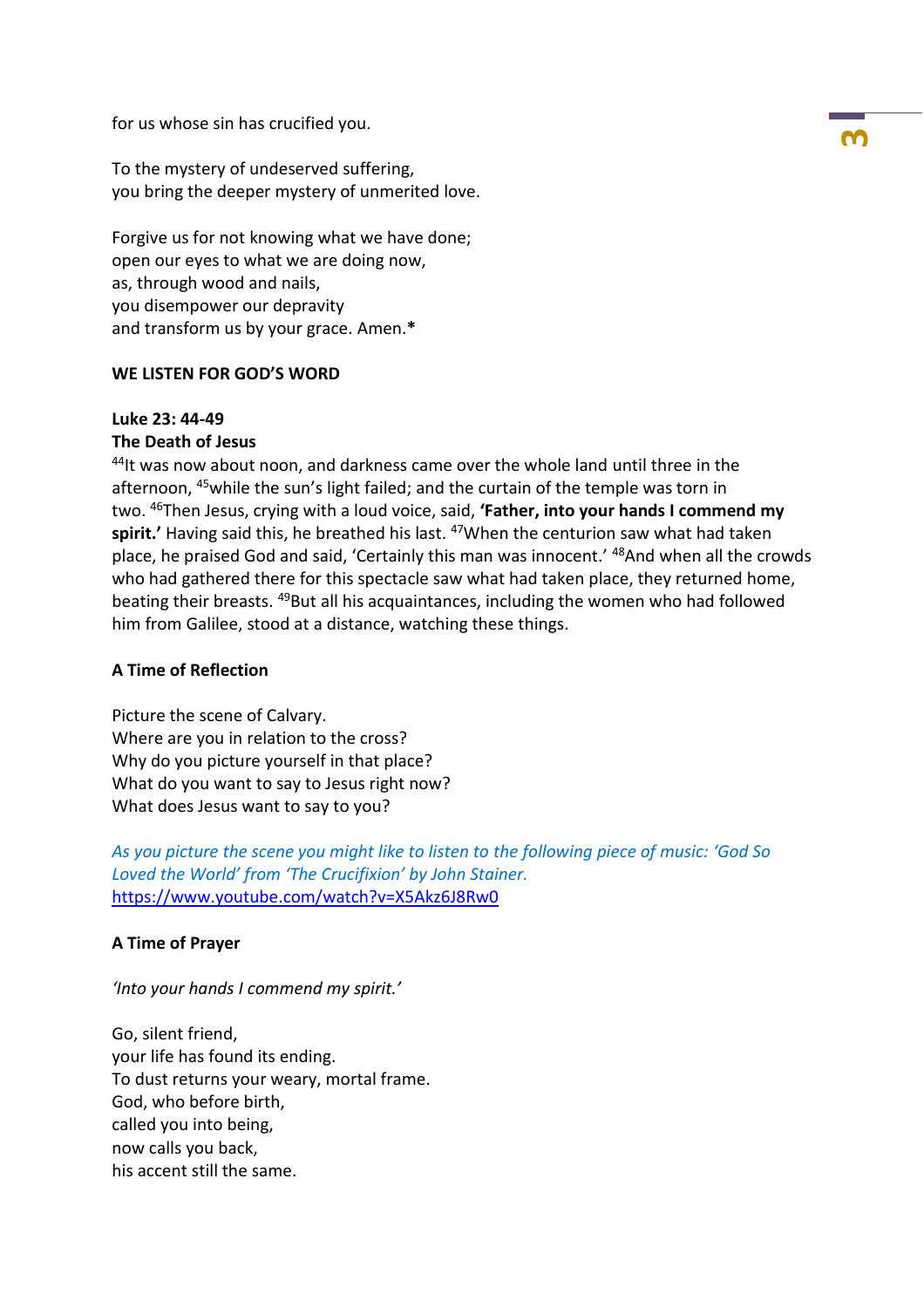Lord Jesus, we let you go. **<sup>4</sup>**

You cannot cling to life for ever, nor can we cling to a dying frame, nor do we grudge you that peace which passes all understanding which you have promised us.

So go to heaven, where you will welcome those who die in your faith, whose death, with your death, we remember.

Tell them that we love them, that we miss them, that they are not forgotten.

And cheered by the prospect of a day when there will be no more death or departing, and all shall be well and all shall be one, may they who have died before us be among the first to welcome us to heaven where, with you enthroned in glory, and in the company of the blessed virgin Mary and all the saints, we will share the everlasting feast of your family.

Till then, keep us in the faith, fill us with hope, deepen us through love, to the glory of your name. Amen.**\***

#### **The Lord's Prayer**

Our Father in heaven, hallowed be your name, your kingdom come, your will be done, on earth as in heaven. Give us today our daily bread. Forgive us our sins as we forgive those who sin against us. Save us from the time of trial and deliver us from evil. For the kingdom, the power and the glory are yours, Now and forever. Amen.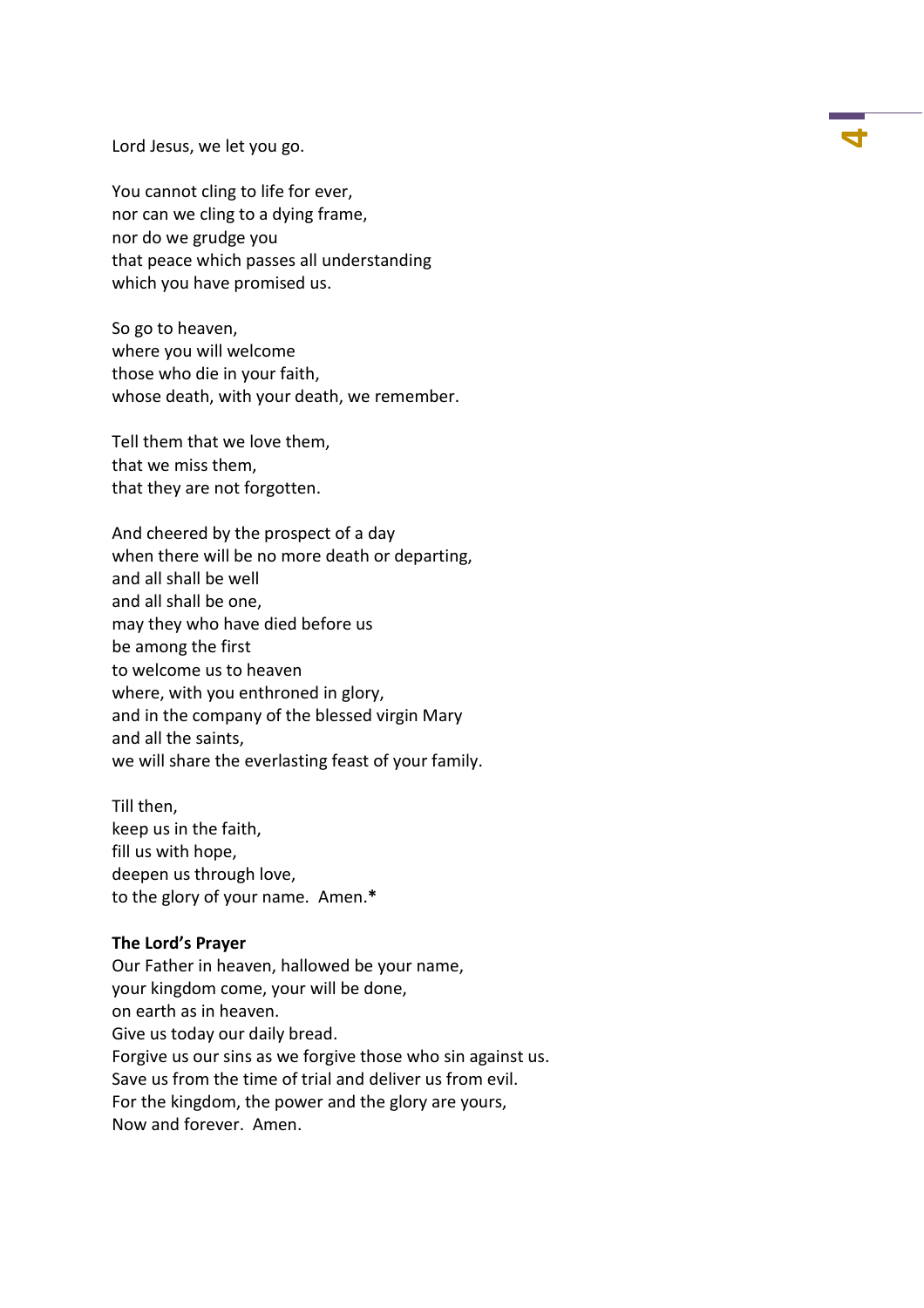# **Suggested hymn: [My song is love unknown](https://www.methodist.org.uk/our-faith/worship/singing-the-faith-plus/hymns/my-song-is-love-unknown-stf-277/) (StF 277, vv.1-6) (11/28)**

- 1 My song is love unknown, my Saviour's love to me, love to the loveless shown, that they might lovely be. O who am I, that for my sake my Lord should take frail flesh and die?
- 2 He came from his blest throne, salvation to bestow; but they made strange, and none the longed-for Christ would know. But O my Friend, my Friend indeed, who at my need his life did spend!
- 3 Sometimes they strew his way, and his sweet praises sing; resounding all the day hosannas to their King. Then 'Crucify!' is all their breath, and for his death they thirst and cry.
- 4 Why, what has my Lord done? What makes this rage and spite? He made the lame to run, he gave the blind their sight. Sweet injuries! Yet they at these themselves displease, and 'gainst him rise.
- 5 They rise, and needs will have my dear Lord made away; a murderer they save, the Prince of Life they slay. Yet cheerful he to suffering goes, that he his foes from thence might free.
- 6 In life no house, no home, my Lord on earth might have; in death, no friendly tomb but what a stranger gave. What may I say? Heaven was his home; but mine the tomb wherein he lay.

*Samuel Crossman (c. 1624-1683)*

#### **SENDING OUT**

A cross: a symbol of despair and death. Jesus' cross: A symbol of hope and life beyond death.

And so we proclaim: neither death, nor life, nor angels, nor rulers, nor things present, nor things to come, nor powers, nor height, nor depth, nor anything else in all creation, will be able to separate us from the love of God in Christ Jesus our Lord.